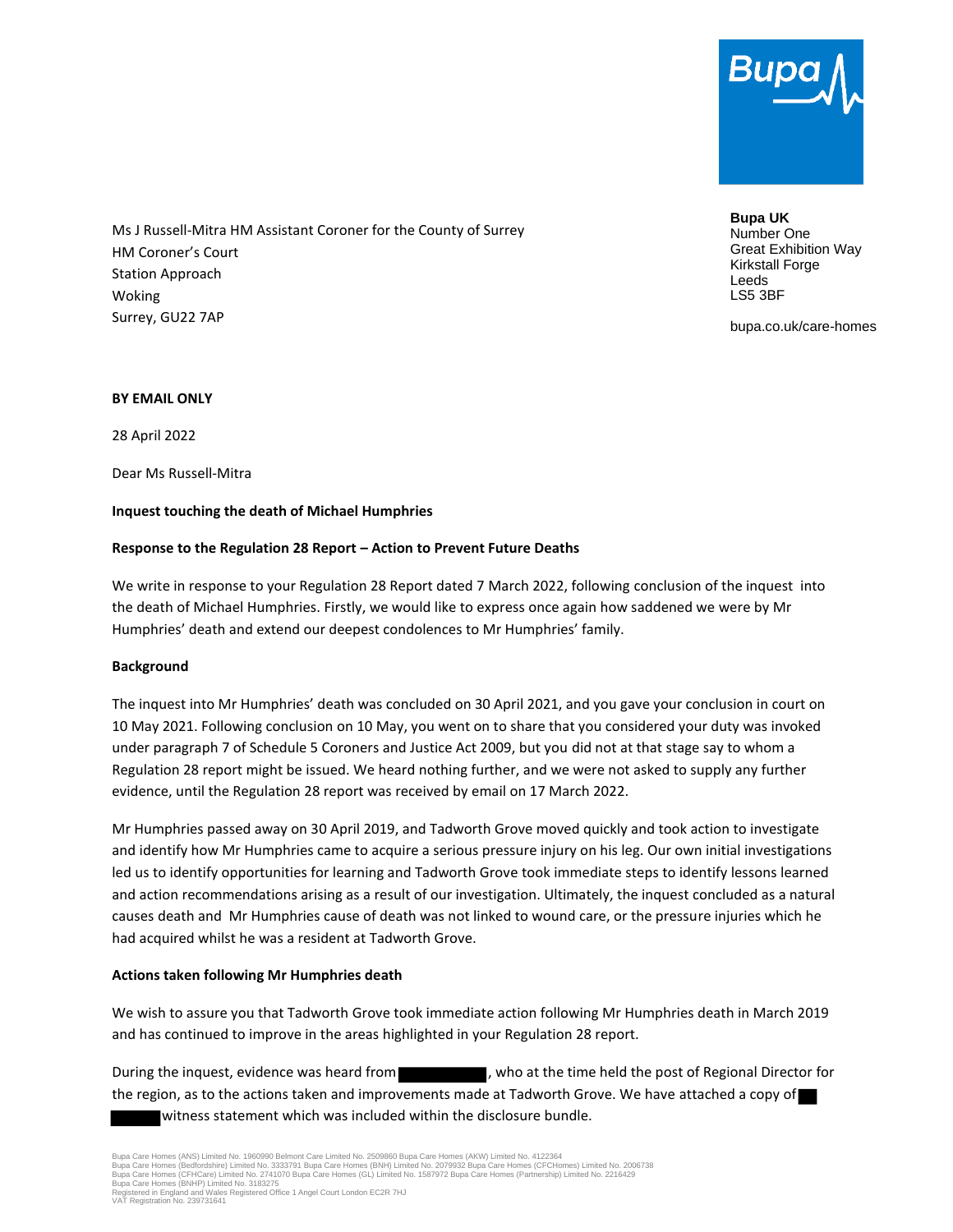We have also attached a copy of our new wound care re-assessment documents which further illustrates the changes that we have made, at an organisational level, and we are currently undertaking a further review of our wound care policy to incorporate relevant resources from the National Wound Care Strategy recommendations.

# **Response to specific concerns**

We have set out below, our responses to the specific concerns your raised in your Regulation 28 Report. We should also inform you that this information on actions taken has already been shared with CQC, who, on receipt of your Regulation 28 Report, requested a response and assurances to be provided to them by 1 April 2022.

| <b>Matter of Concern 1.</b>                                                                                                                                                                         |  |  |
|-----------------------------------------------------------------------------------------------------------------------------------------------------------------------------------------------------|--|--|
| T-bar cushion arrived with Michael without any information on its proper use.                                                                                                                       |  |  |
| Documents are poorly filled in and incorrect information has been recorded. This has made it more difficult to                                                                                      |  |  |
| chart the progress of this wound.                                                                                                                                                                   |  |  |
| Actions taken at the time and following Root Cause Analysis Investigation ("RCA"):                                                                                                                  |  |  |
| Following our internal analysis, we immediately reinforced with all our staff and nurses at<br>$\bullet$                                                                                            |  |  |
| Tadworth Grove that it was their responsibility to obtain information and instructions for any                                                                                                      |  |  |
| equipment issued by a 3 <sup>rd</sup> party for resident's use and to ensure that any instructions received                                                                                         |  |  |
| are carried out and reflected in the care plans.                                                                                                                                                    |  |  |
| These communication events took the form of:<br>$\circ$                                                                                                                                             |  |  |
| Meetings minutes<br>Handovers<br>٠                                                                                                                                                                  |  |  |
| Daily Huddles<br>٠                                                                                                                                                                                  |  |  |
| Supervision records                                                                                                                                                                                 |  |  |
| <b>Clinical Risk Meetings</b><br>٠                                                                                                                                                                  |  |  |
| We reminded staff (within the meetings as above) to ensure that any instructions from visiting                                                                                                      |  |  |
| professionals are and were transcribed or documented within the resident care plan, and to seek                                                                                                     |  |  |
| medical advice immediately should they encounter any difficulty.                                                                                                                                    |  |  |
| The Nursing staff were reminded (within the meetings as above) that it is their responsibility to<br>$\bullet$                                                                                      |  |  |
| ensure that a copy of transfer notes are retained within the home when a resident is admitted                                                                                                       |  |  |
| to hospital.                                                                                                                                                                                        |  |  |
| We re-iterated the importance of residents' feet being checked during personal care and when<br>$\bullet$                                                                                           |  |  |
| repositioning to ensure that feet/toes are not touching the bedboard and if necessary, the use                                                                                                      |  |  |
| of a bed extension to be explored.                                                                                                                                                                  |  |  |
| It was re-enforced that Residents should also be checked to ensure that they are not slipping<br>$\bullet$                                                                                          |  |  |
| down in the bed when the head rest is raised, where this the case, the foot of the bed can also                                                                                                     |  |  |
| be raised too to reduce risk.                                                                                                                                                                       |  |  |
| Nurses have received Skin Integrity Training. All the Registered Nurses at Tadworth received<br>$\bullet$                                                                                           |  |  |
| refresher training. If wounds are identified by Agency nurses, the Clinical Deputy or another                                                                                                       |  |  |
| Bupa nurse are to provide oversight and assurance by checking the grade recorded.                                                                                                                   |  |  |
| Any decision by residents deemed to be unwise (by staff) should (with consent) be discussed<br>$\bullet$<br>with the Next of Kin/Residents representative to ensure good lines of communication and |  |  |
| expectations are met (It was established that at times, Mr Humphries preferred not to be                                                                                                            |  |  |
| repositioned).                                                                                                                                                                                      |  |  |
| An agreement was made that the care home would supply pressure relieving equipment such as                                                                                                          |  |  |
| "Liverpool Booties" for resident's feet if the resident is unable to reposition and is nursed on an                                                                                                 |  |  |
| air mattress.                                                                                                                                                                                       |  |  |
| A local agreement was made for residents with pressure wounds to be included in the GP<br>$\bullet$                                                                                                 |  |  |
| weekly round fortnightly for review unless concerns are identified before. This has already been                                                                                                    |  |  |
| agreed with the GP following the quarterly meeting held with the surgery on 21 <sup>st</sup> May 2019.                                                                                              |  |  |
|                                                                                                                                                                                                     |  |  |

# **Organisational Learnings: (including Pressure Area Care)**

Bupa Care Homes (ANS) Limited No. 1960990 Belmont Care Limited No. 2509860 Bupa Care Homes (AKW) Limited No. 4122364<br>Bupa Care Homes (Bedfordshire) Limited No. 3333791 Bupa Care Homes (BNH) Limited No. 2079932 Bupa Care Ho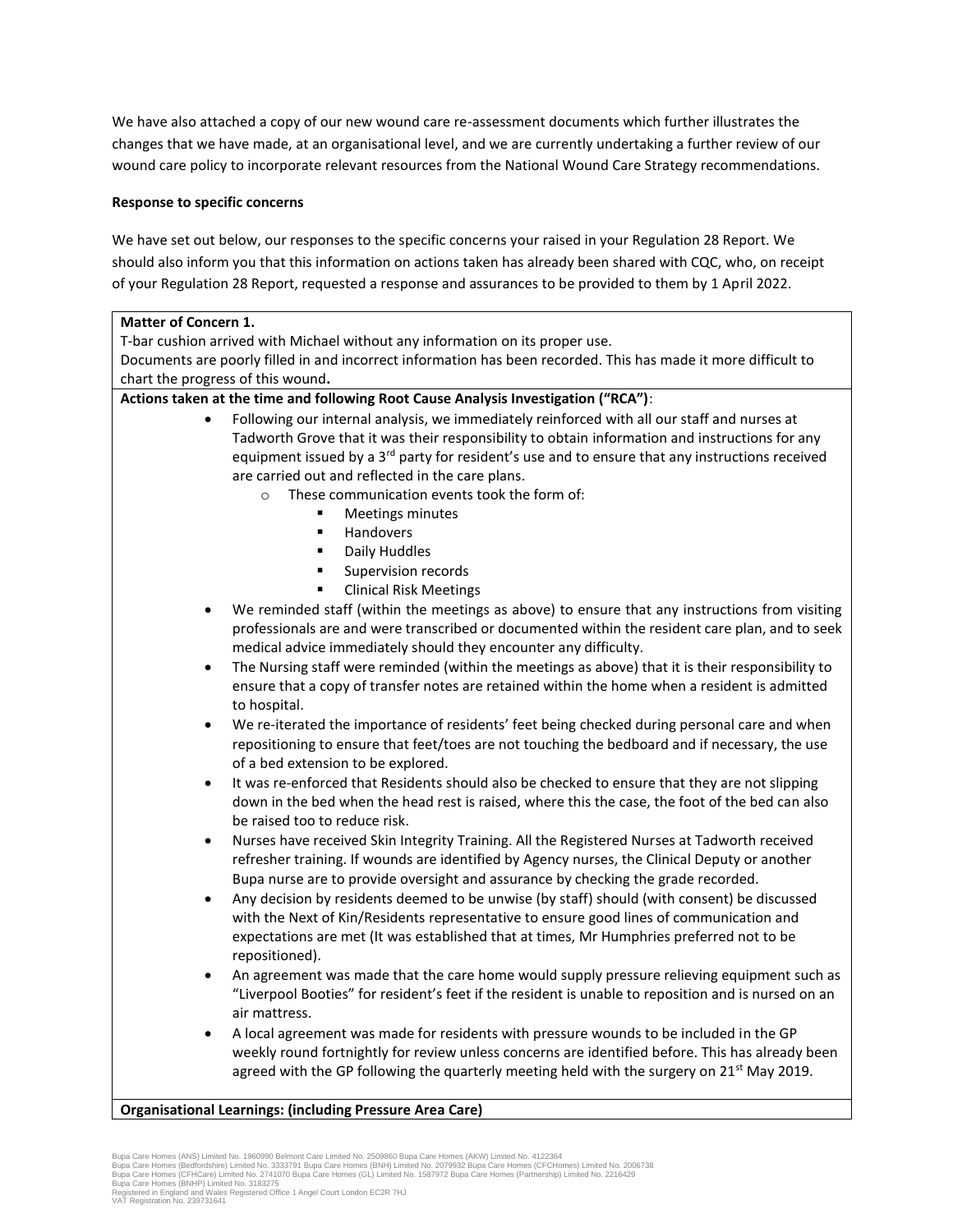| $\bullet$                              | All of the above actions were checked for completion and were also shared with the wider team                                                                                           |  |
|----------------------------------------|-----------------------------------------------------------------------------------------------------------------------------------------------------------------------------------------|--|
| ٠                                      | in the region.<br>As an organisation, trends were / are monitored, and lessons learned are escalated where                                                                              |  |
|                                        | appropriate to the organisation as a whole. The initial response within lessons learned would be                                                                                        |  |
|                                        | to:<br>fix it first (resolution for the resident)                                                                                                                                       |  |
|                                        | $\circ$<br>local learnings (service level agreements and change)<br>$\circ$                                                                                                             |  |
|                                        | wider organisational learnings (policy and practice guidance)<br>$\circ$                                                                                                                |  |
|                                        | The Managing Director and Head of Operational Quality attend a monthly quality review with the                                                                                          |  |
|                                        | Director of Risk & Governance and Operations Director to provide assurance regarding oversight                                                                                          |  |
|                                        | and actions taken to improve the quality metrics across the business.                                                                                                                   |  |
| <b>Matter of Concern 2.</b>            |                                                                                                                                                                                         |  |
|                                        | I have seen the documentation from the care home where the wound tracking documents are poorly filled in                                                                                |  |
| wound.                                 | and incorrect information has been recorded. This has made it more difficult to chart the progress of this                                                                              |  |
|                                        |                                                                                                                                                                                         |  |
|                                        | Actions taken at the time and following RCA:                                                                                                                                            |  |
|                                        | As a management team, we:<br>Took care to monitor whether the actions taken, and lessons learned had been                                                                               |  |
|                                        | $\circ$<br>embedded through the Monthly Home Review audit.                                                                                                                              |  |
|                                        | Monthly Quality Care Metrics trends are routinely reviewed through internal and<br>$\circ$                                                                                              |  |
|                                        | external Quality Monitoring inspections.                                                                                                                                                |  |
|                                        | Internal inspections are carried out by our Risk and Governance Inspectors.<br>$\circ$                                                                                                  |  |
|                                        | Local Authority or Continuing Healthcare Quality Monitoring Inspections continue as per<br>$\circ$                                                                                      |  |
|                                        | local agreement.<br>We reinforced the consistent recording of care planning and shift handovers using the                                                                               |  |
|                                        | "Operational Essentials" (now Resident Essentials) framework which is the Bupa Care Services                                                                                            |  |
|                                        | Quality Assurance Framework. This framework is used to record information and prompt audits                                                                                             |  |
|                                        | and checks of operational aspects of running a care home.                                                                                                                               |  |
| $\bullet$                              | Nursing staff were reminded that it is their responsibility to ensure that all resident wounds are                                                                                      |  |
|                                        | photographed at least weekly or if any changes occur, and that they should report all wounds                                                                                            |  |
|                                        | and wound updates to the Home Manager so that appropriate care and equipment can be agreed.                                                                                             |  |
| $\bullet$                              | The Home Manager is to ensure that all incidents are logged on the internal "Datix" incident<br>database.                                                                               |  |
|                                        | We reinforced with Nurses at the Weekly Clinical Risk Meetings that any significant deterioration                                                                                       |  |
|                                        | in a resident's wound should be immediately reported to the Tissue Viability Nurse (TVN) or GP.                                                                                         |  |
| <b>Organisational Learnings:</b>       |                                                                                                                                                                                         |  |
|                                        | during the inquest,<br>Following evidence given by<br>submitted a                                                                                                                       |  |
|                                        | wound care plan tracker, that could be used in line with our wound care policies and protocols                                                                                          |  |
|                                        | which Bupa has taken on board nationally and updated the wound care plan tracker and we are                                                                                             |  |
|                                        | currently implementing this - we notified the coroner that this would be implemented as part of                                                                                         |  |
|                                        | lessons learned.<br>The Managing Director and Head of Operational Quality attend a monthly quality review with                                                                          |  |
| ٠                                      | the Director of Risk & Governance and Operations Director to provide assurance regarding                                                                                                |  |
|                                        | oversight and actions taken to improve the quality metrics across the business                                                                                                          |  |
| <b>Matter of Concern 3.</b>            |                                                                                                                                                                                         |  |
| Wound care knowledge was not adequate. |                                                                                                                                                                                         |  |
|                                        | Actions taken at the time and following RCA:                                                                                                                                            |  |
|                                        | All Nursing and Care colleagues received refresher training in skin integrity management<br>delivered by the Community Tissue Viability Nurse on 20 August 2019, (previous training was |  |
|                                        |                                                                                                                                                                                         |  |

completed on 10 October 2018).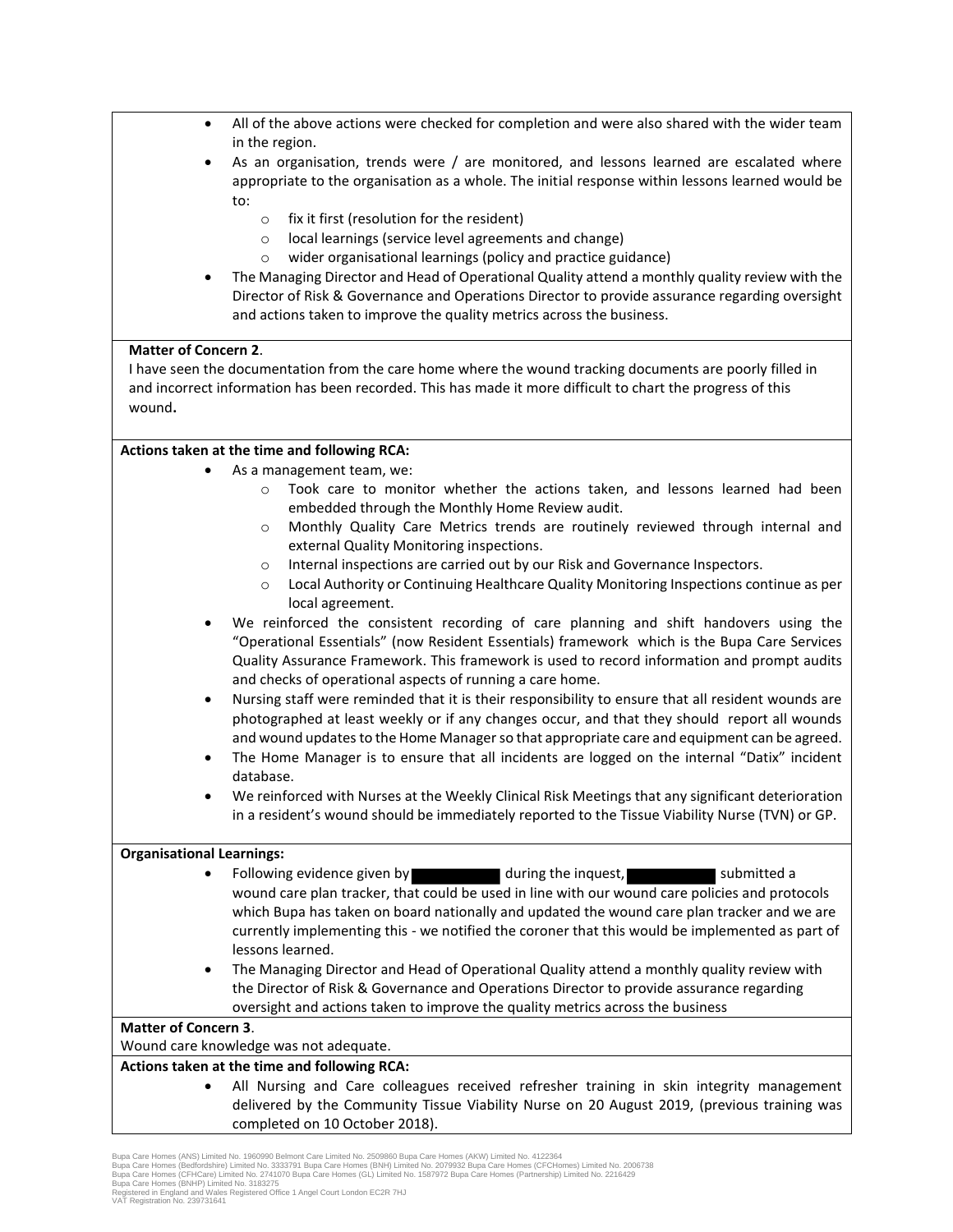|  | We ensured that the Registered Nurses all had easy access to: |
|--|---------------------------------------------------------------|
|--|---------------------------------------------------------------|

- o Care Plan Guidance material,
- o Sepsis Risk Ratification Tool,
- o Restore 2 documentation,
- o Policies relating to skin integrity, Pressure Ulcer (PU) and Wound Management
- o Resident Discharge and Transfer Form.
- We ensured that nurses understood the necessity to take photos of any wound within the home at least monthly or more frequently if deterioration is noticed.
- The home maintains Care Policy Document Folders which are updated regularly with Quarterly checklists provided to the home. The latest version of all documents is also accessible through Bupa Care Services intranet "One Place" which all the Nurses can access through the computers in the Nurses Stations.
- We provided evidence of nurses' training from Bupa, along with any training updates received from the TVN, and this has continued since 2019.
- We also provided evidence that the nurses had training in 2018 prior to this incident, but we acknowledged the gap in the training delivered, and:
	- o All had refresher training from Bupa,
	- o Additional training was provided by the TVN service.
	- o Monthly updates are received via the TVN via newsletter and meeting via TEAMS.
	- o Access to the wound care presentations at Care Home Forums was arranged by CCG.

# **Organisational Learnings:**

- All of the above actions have been checked for completion and have also been shared with the wider team in the region.
- As an organisation, trends are monitored, and lessons learned are cascaded where appropriate to the organisation.
- Every month the Risk & Governance team produce a retrospective quality metrics pack for each Home Manager (HM) in the business.
	- o The report contains details of all Pressure Ulcers (PU) in their homes, including the number and severity of the PU and whether these were acquired in home or before admission.
- Once the quality metrics report is received, the HM produces a report for their Regional Director (RD) identifying interventions taken to support residents with PU in their home such as frequency of dressing changes, equipment in use, support by specialists such as TVN, GP & dietetics and the progress of the wound/s.
	- $\circ$  The RD discusses the interventions recorded with the HM, investigates and resolves any anomalies.
	- $\circ$  Consideration is given if additional support is required such as a Quality Manager visit.
	- $\circ$  Provision of training or equipment review in preparation for the quality review with the Managing Director (MD) and Head of Operational Quality.
- The monthly quality review between the RD, MD and Head of Operational Quality focusses on emerging trends/themes in the homes. Where more serious PU have been identified as occurring in the home, the required Root Cause Analysis (RCA) and Lessons Learned (LL) are discussed and recommendations to share LL throughout the business are made.
- Where concern persists regarding the management of PU:
	- $\circ$  They will be discussed with the RD at the quality improvement to drive improved performance.
	- $\circ$  The RD is responsible for ensuring that the required remedial actions are completed.
- The MD and Head of Operational Quality attends a monthly quality review with the Director of Risk & Governance and Operations Director to provide assurances regarding oversight and actions taken to improve the quality metrics across the business

# **Matter of Concern 4.**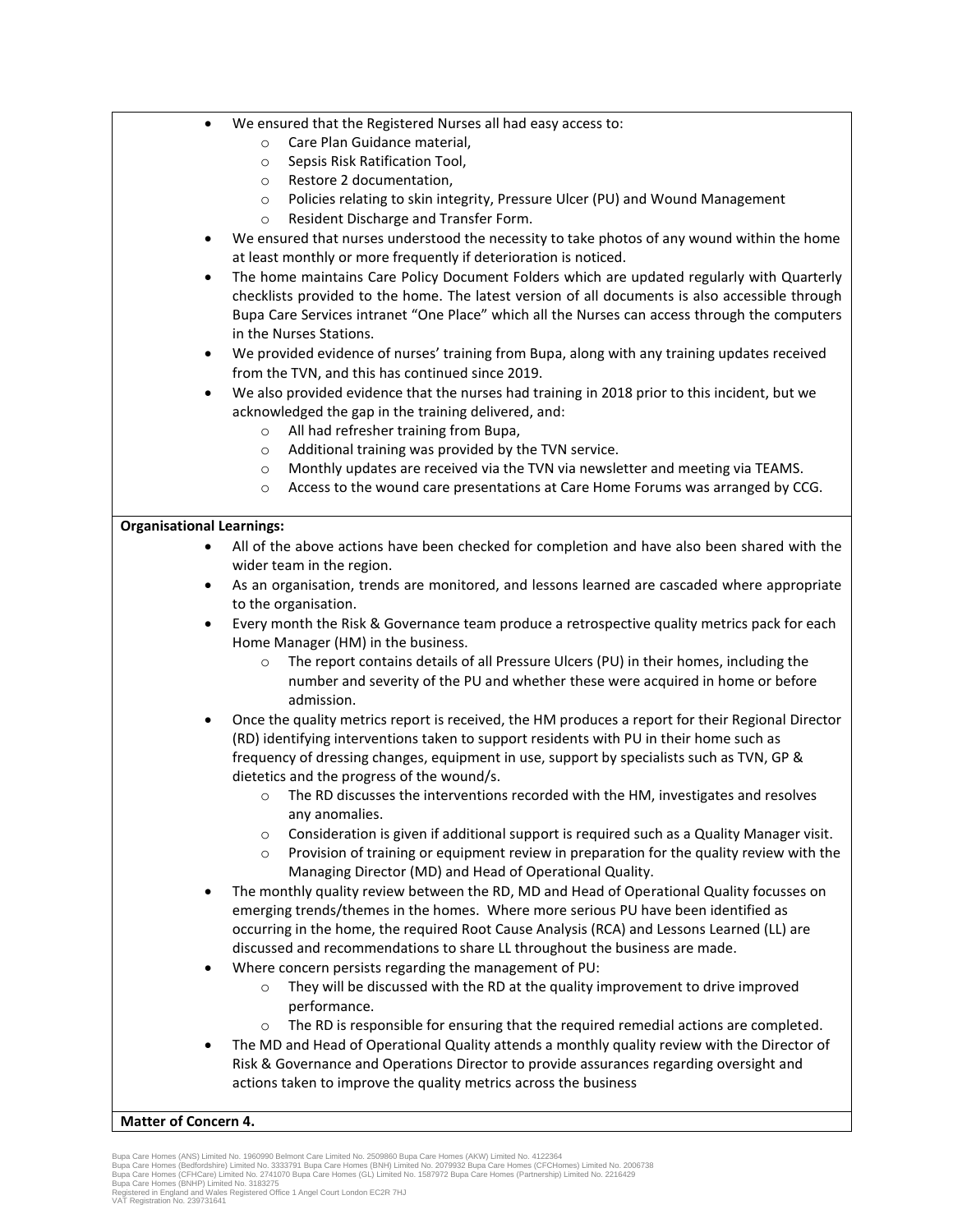| Provision of correct dressings not available to non-TVN professionals. |                                                                                                                                                                                                                                                                                                                                                          |  |  |
|------------------------------------------------------------------------|----------------------------------------------------------------------------------------------------------------------------------------------------------------------------------------------------------------------------------------------------------------------------------------------------------------------------------------------------------|--|--|
| Actions taken at the time and following RCA:                           |                                                                                                                                                                                                                                                                                                                                                          |  |  |
| $\bullet$                                                              | Through Clinical Risk Meetings, Nurses have been reminded that it is their responsibility to dress<br>wounds in accordance with the resident's specific Wound Care Plan and to ensure that any<br>Wound Care is documented in Evaluation and Re-assessment forms. Any concerns to be<br>immediately escalated to the Home Manager/TVN/GP as appropriate. |  |  |
| <b>Organisational Learnings:</b>                                       |                                                                                                                                                                                                                                                                                                                                                          |  |  |
|                                                                        | All of the above actions have been checked for completion and have also been shared with the                                                                                                                                                                                                                                                             |  |  |
|                                                                        | wider team in the region.                                                                                                                                                                                                                                                                                                                                |  |  |
| $\bullet$                                                              | As an organisation, trends are monitored, and lessons learned are cascaded where appropriate                                                                                                                                                                                                                                                             |  |  |
|                                                                        | to the organisation as a whole.                                                                                                                                                                                                                                                                                                                          |  |  |
| $\bullet$                                                              | The MD and Head of Operational Quality attend a monthly quality review with the Director of                                                                                                                                                                                                                                                              |  |  |
|                                                                        | Risk & Governance and Operations Director to provide assurance regarding oversight and                                                                                                                                                                                                                                                                   |  |  |
|                                                                        | actions taken to improve the quality metrics across the business                                                                                                                                                                                                                                                                                         |  |  |
| <b>Matter of Concern 5.</b>                                            |                                                                                                                                                                                                                                                                                                                                                          |  |  |
|                                                                        | Referral system with TVNs was not useful in Michael's case. Initial consultation by telephone was unable to                                                                                                                                                                                                                                              |  |  |
|                                                                        | identify issues that would have assisted wound care.                                                                                                                                                                                                                                                                                                     |  |  |
|                                                                        | Actions taken at the time and following RCA:                                                                                                                                                                                                                                                                                                             |  |  |
|                                                                        | All referrals to the TVN are now notified by email. Prior to this, the original referral system was                                                                                                                                                                                                                                                      |  |  |
|                                                                        | via fax. We had moved on from the original referral system via fax by the time of the inquest                                                                                                                                                                                                                                                            |  |  |
|                                                                        | hearing, and this was explained at the inquest, and we provided evidence of a referral being<br>made by email and the submissions of digital photographic evidence. We submitted examples                                                                                                                                                                |  |  |
|                                                                        | of evidence of wounds and anonymised emails of TVN instructions to the nurses. This has been                                                                                                                                                                                                                                                             |  |  |
|                                                                        | a better system and more efficient and we have continued with this process which requires                                                                                                                                                                                                                                                                |  |  |
|                                                                        | that:                                                                                                                                                                                                                                                                                                                                                    |  |  |
|                                                                        | Nurses should inform the TVN by email of any wound deterioration the same day that<br>$\circ$                                                                                                                                                                                                                                                            |  |  |
|                                                                        | it is identified.                                                                                                                                                                                                                                                                                                                                        |  |  |
|                                                                        | Where a TVN opinion has been sought and has not been possible, consideration should<br>$\circ$                                                                                                                                                                                                                                                           |  |  |
|                                                                        | be given to the additional risk posed by the non-attendance of TVN's. In such                                                                                                                                                                                                                                                                            |  |  |
|                                                                        | circumstances alternative sources of internal (Bupa Clinical Specialists) and external                                                                                                                                                                                                                                                                   |  |  |
|                                                                        | (District Nursing Teams and GP) advice should be sought.                                                                                                                                                                                                                                                                                                 |  |  |
|                                                                        | In relation to the provision of dressings available to non TVN professionals, access to these                                                                                                                                                                                                                                                            |  |  |
|                                                                        | dressings will remain within the control of TVN specialists. When referrals are made to manage                                                                                                                                                                                                                                                           |  |  |
|                                                                        | high risk clinical wounds, these high risk dressings need to be prescribed by the TVN and the                                                                                                                                                                                                                                                            |  |  |
|                                                                        | Tadworth Grove nurses can continue ordering non high risk dressings regimes to manage low<br>risk wound care within the home.                                                                                                                                                                                                                            |  |  |
|                                                                        |                                                                                                                                                                                                                                                                                                                                                          |  |  |
|                                                                        |                                                                                                                                                                                                                                                                                                                                                          |  |  |
| <b>Organisational Learnings:</b>                                       |                                                                                                                                                                                                                                                                                                                                                          |  |  |
|                                                                        | All of the above actions have been checked for completion and have also been shared with the                                                                                                                                                                                                                                                             |  |  |
|                                                                        | wider team in the region.                                                                                                                                                                                                                                                                                                                                |  |  |
|                                                                        | As an organisation, trends are monitored, and lessons learned are escalated where appropriate                                                                                                                                                                                                                                                            |  |  |
|                                                                        | to the organisation.                                                                                                                                                                                                                                                                                                                                     |  |  |
| $\bullet$                                                              | The MD and Head of Operational Quality attend a monthly quality review with the Director of                                                                                                                                                                                                                                                              |  |  |
|                                                                        | Risk & Governance and Operations Director to provide assurance regarding oversight and actions                                                                                                                                                                                                                                                           |  |  |
|                                                                        | taken to improve the quality metrics across the business                                                                                                                                                                                                                                                                                                 |  |  |
|                                                                        |                                                                                                                                                                                                                                                                                                                                                          |  |  |
| <b>Matter of Concern 6.</b>                                            |                                                                                                                                                                                                                                                                                                                                                          |  |  |
|                                                                        | Information may be useful to National Wound Care Strategy.                                                                                                                                                                                                                                                                                               |  |  |
| <b>Actions taken:</b>                                                  |                                                                                                                                                                                                                                                                                                                                                          |  |  |